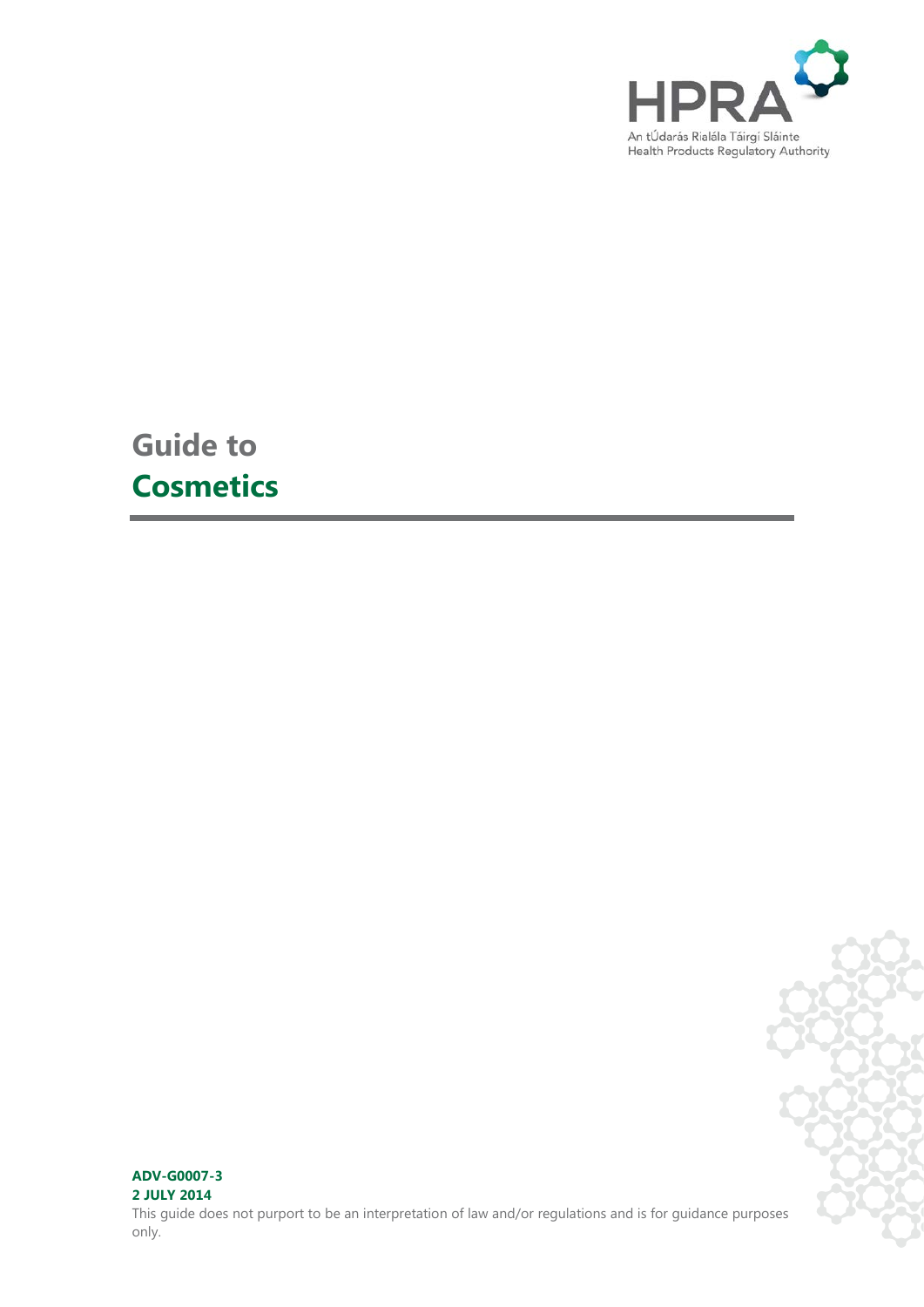# **CONTENTS**

| $\mathbf{1}$ | <b>SCOPE</b>                                            | 3 |
|--------------|---------------------------------------------------------|---|
| 2            | <b>INTRODUCTION</b>                                     | 3 |
| 3            | DEFINITION OF 'COSMETIC PRODUCT'                        | 3 |
| 4            | LEGISLATION                                             | 4 |
| 4.1          | Primary legislation                                     | 4 |
| 4.2          | National legislation                                    | 5 |
| 4.3          | Parallel legislation                                    | 5 |
| 4.4          | Guidance and standards                                  | 5 |
| 5            | ROLE OF THE COMPETENT AUTHORITY                         | 5 |
| 5.1          | How the HPRA undertakes the role of competent authority | 5 |
| 6            | COMPLYING WITH THE LEGISLATION                          | 6 |
| 6.1          | Nomination of responsible person                        | 6 |
| 6.2          | Confirmation that product is a cosmetic product         | 6 |
| 6.3          | Meeting the requirements of the legislation             | 6 |
| 6.4          | Preparation of the product information file             | 7 |
| 6.5          | Notification of cosmetic products                       | 7 |
| 6.6          | Product information file/documentation availability     | 7 |
| 7            | COMMUNICATION WITH THE COMPETENT AUTHORITY              | 7 |
| 7.1          | Cosmetovigilance                                        | 7 |
| 7.2          | <b>RAPEX Notifications</b>                              | 8 |
| 8            | <b>CONTACT DETAILS</b>                                  | 8 |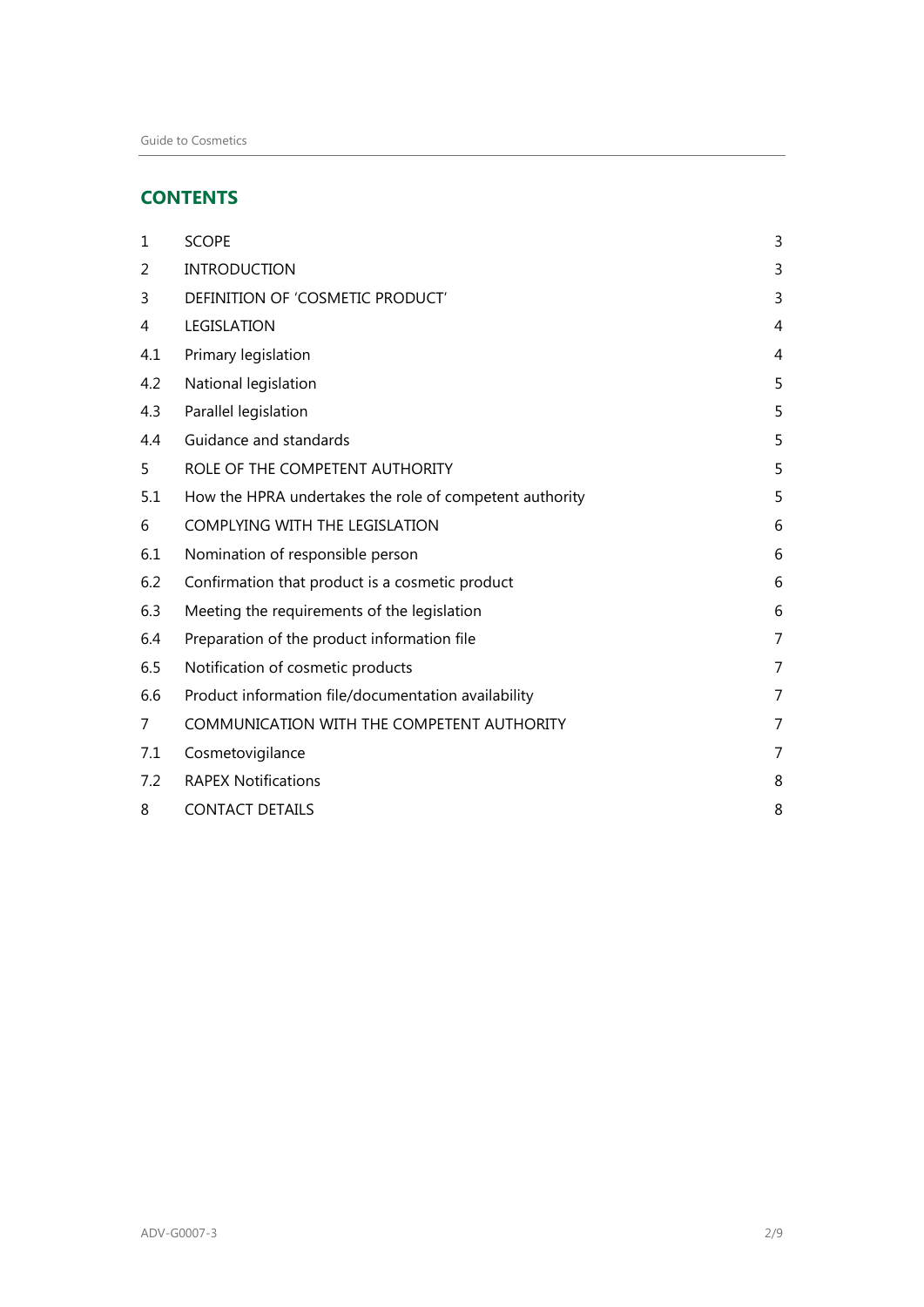# <span id="page-2-0"></span>**1 SCOPE**

This document is an introductory guide to the cosmetics function of the Health Products Regulatory Authority (HPRA) and the legislation applicable to responsible persons (including manufacturers, importers and designated responsible persons) and distributors (including retailers) for cosmetic products.

# <span id="page-2-1"></span>**2 INTRODUCTION**

The HPRA (previously the IMB) is a statutory body established under the Irish Medicines Board Act, 1995, as amended. The HPRA is the competent authority in Ireland for medicines for human and veterinary use, medical devices, health products and in particular has the responsibility for cosmetic products.

The role of the HPRA as the competent authority for cosmetic products is to ensure that all cosmetic products on the Irish market meet the requirements of the cosmetic product legislation and in doing so, do not compromise the health and safety of the consumer and any other persons where appropriate.

The HPRA is composed of a Board, Advisory Committees to the Board and staff. The Minister for Health appoints the Board and the Advisory Committees. Expert panels are also used to assist the HPRA and where necessary, working groups may be established.

The Board acts through the Chief Executive. The Chief Executive is responsible for the day-today activities of the HPRA with the help of a Management Committee comprising the heads of departments.

The cosmetics function of the HPRA is integrated into the Healthcare Products Distribution section of the Compliance Department. It is also supported by the Licensing section in relation to issue of export certificates.

# <span id="page-2-2"></span>**3 DEFINITION OF 'COSMETIC PRODUCT'**

The term **cosmetic product** covers a very wide range of consumer products including: antiwrinkle products; bath and shower preparations; creams; deodorants and anti-perspirants; emulsions; face masks; gels and oils for the skin; hair care products; lotions; make-up powders; make-up removers for the face and eyes; perfumes; products for care of the teeth and mouth; products for external intimate hygiene; products for nail care and make-up; products for tanning without sun; products intended for application to the lips; shaving products; skin-whitening products; sunbathing products; tinted bases and toilet soaps. (Note: this listing is not exhaustive.)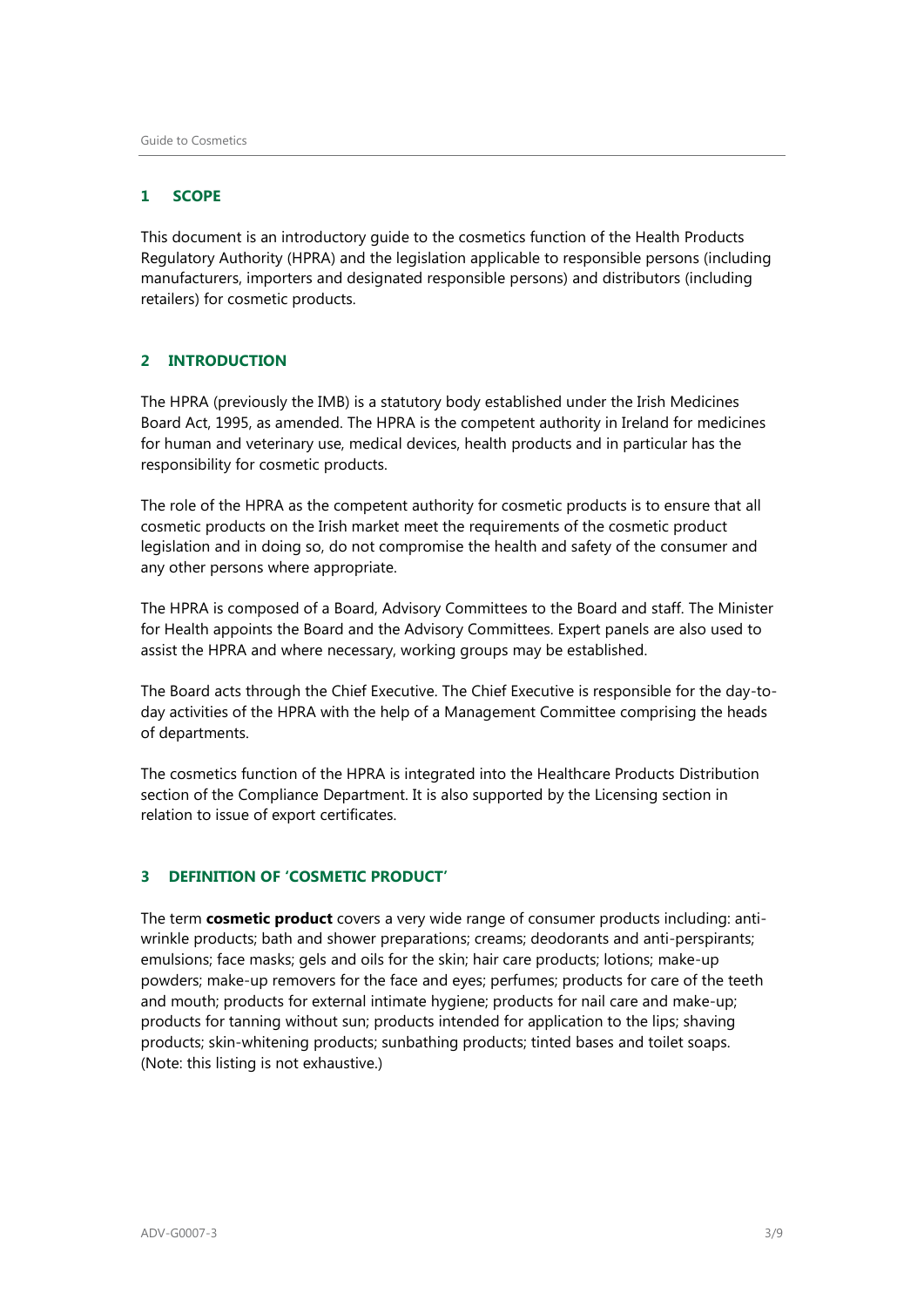The key definitions stated in Regulation (EC) No. 1223/2009, on cosmetic products (as amended), is as follows:

'cosmetic product' means any substance or mixture intended to be placed in contact with the external parts of the human body (epidermis, hair system, nails, lips and external genital organs) or with the teeth and the mucous membranes of the oral cavity with a view exclusively or mainly to cleaning them, perfuming them, changing their appearance, protecting them, keeping them in good condition or correcting body odours;'

This definition is quite specific and does not encompass products presented as having properties for treating or preventing disease in human beings. Such activities are more in keeping with medicinal product intent. Any particular words or phrases which imply such claims will be taken into account in determining the intent behind the presentation. While not intending to be exhaustive, the following list contains examples of such words or phrases which present a medicinal intent: *cures; heals; treats; restores; prevents; clears; protects against disease; helps control the symptoms of; traditionally used for treatment of; strengthens the immune system.*

Products intended to be ingested, inhaled, injected or implanted in the human body do not come under the definition of cosmetic. Furthermore, products containing ingredients that exert a pharmacological, immunological or metabolic action are considered to be medicinal products.

# <span id="page-3-0"></span>**4 LEGISLATION**

### <span id="page-3-1"></span>**4.1 Primary legislation**

Regulation (EC) No. 1223/2009 (as amended), was published in the Official Journal of the European Union, Volume 52, on 22 December 2009, and applies in full from 11 July 2013.

The aim of the cosmetics Regulation is to safeguard public health, with due regard to the welfare of animals, and to harmonise the rules in the European Economic Area (EEA) to achieve a single market for cosmetic products.

[Commission Regulation \(EU\) No. 655/2013](http://eur-lex.europa.eu/LexUriServ/LexUriServ.do?uri=OJ:L:2013:190:0031:0034:EN:PDF) lays down common criteria for the justification of claims used in relation to cosmetic products. Guidelines on this Regulation are available on the [European Commission's website.](http://ec.europa.eu/consumers/sectors/cosmetics/regulatory-framework/index_en.htm) 

[Commission Implementing Decision 2013/674/EU](http://eur-lex.europa.eu/LexUriServ/LexUriServ.do?uri=OJ:L:2013:315:0082:0105:EN:PDF) provides guidance on compilation of the cosmetic product safety report (CPSR) for cosmetic products. The efficacy of sunscreen products and the claims made relating to efficacy are addressed in [Commission](http://eur-lex.europa.eu/LexUriServ/LexUriServ.do?uri=OJ:L:2006:265:0039:0043:en:PDF)  [Recommendation 2006/647/EC.](http://eur-lex.europa.eu/LexUriServ/LexUriServ.do?uri=OJ:L:2006:265:0039:0043:en:PDF)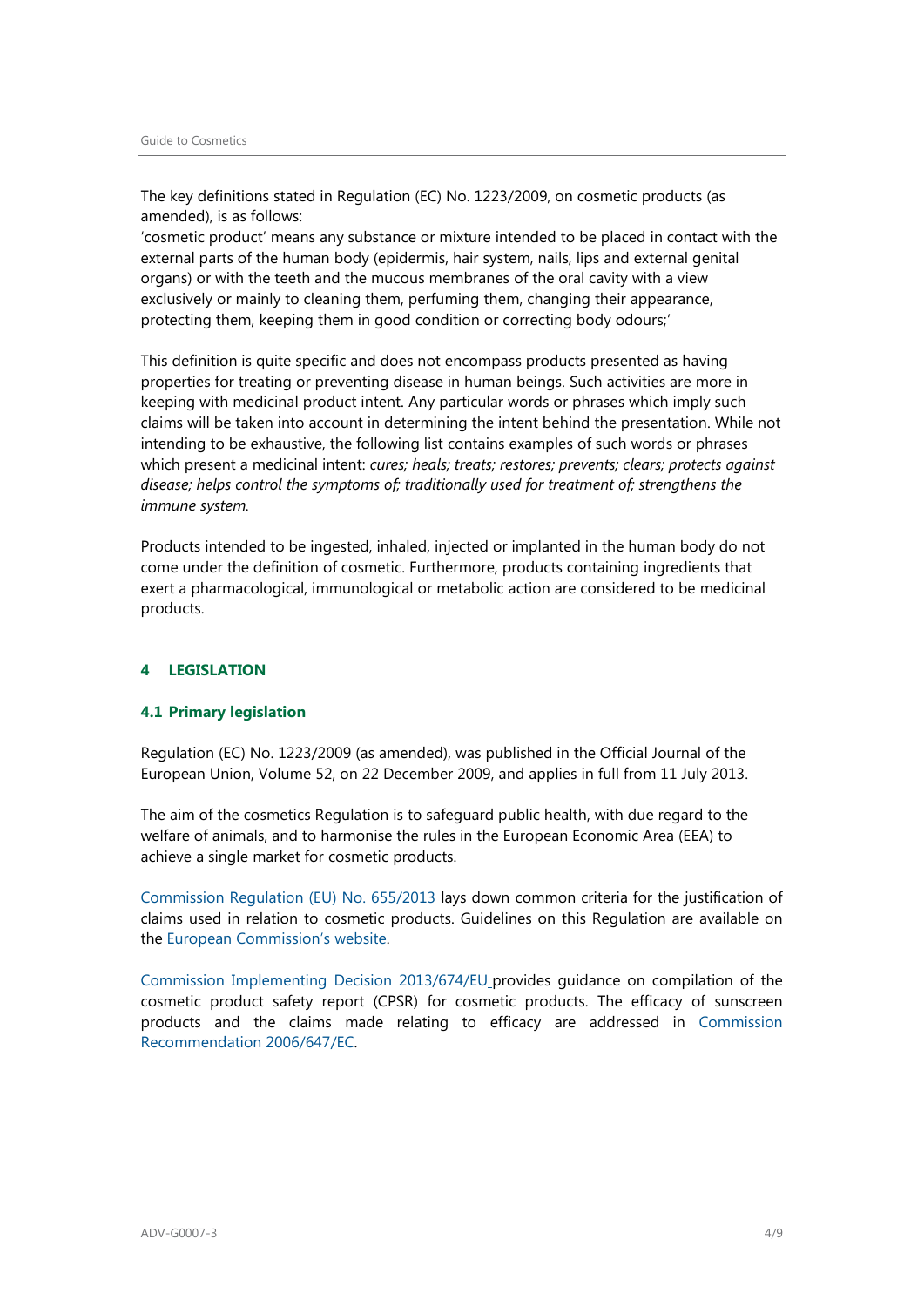#### <span id="page-4-0"></span>**4.2 National legislation**

S.I. No. 440 of 2013, European Union (Cosmetic Products) Regulations transposes the national implementing provisions from Regulation (EC) No. 1223/2009 (as amended).

#### <span id="page-4-1"></span>**4.3 Parallel legislation**

Council Directive 2001/95/EC concerning general product safety and the related European Communities (General Product Safety) Regulations 2004, S.I. No. 199 of 2004, which became mandatory on 4 May 2004, make certain provisions for communication of consumer products presenting a serious risk.

The European Commission has proposed a new package of measures to improve consumer product safety and to strengthen market surveillance of products in the EU. Further details can be found on the European Commission website.

#### <span id="page-4-2"></span>**4.4 Guidance and standards**

Further guidance documents relating to the regulation of cosmetic products are available on our website at [www.hpra.ie](http://www.hpra.ie/). Harmonised standards in the area of cosmetic product manufacture, analysis and sun protection are published in the Official Journal of the European Union.

# <span id="page-4-3"></span>**5 ROLE OF THE COMPETENT AUTHORITY**

The competent authority is the body which has the authority to act on behalf of the government of a Member State to ensure that the requirements of the cosmetics regulation are carried out in that particular Member State. The primary role of the competent authority is to ensure that all cosmetics on the Irish market meet the requirements of the regulation and do not compromise the health and safety of the consumer.

### <span id="page-4-4"></span>**5.1 How the HPRA undertakes the role of competent authority**

The HPRA carries out the functions of the competent authority for cosmetic products as outlined in the legislation as follows:

- ensuring the operation of an effective and broad reaching market surveillance programme in conjunction with the Health Service Executive (HSE) which involves a market sampling and analysis programme
- Review of product information files, as required;
- investigation of safety concerns arising from cosmetic product use;
- inspection of manufacturers, importers and distributors to ensure compliance with the legislative requirements;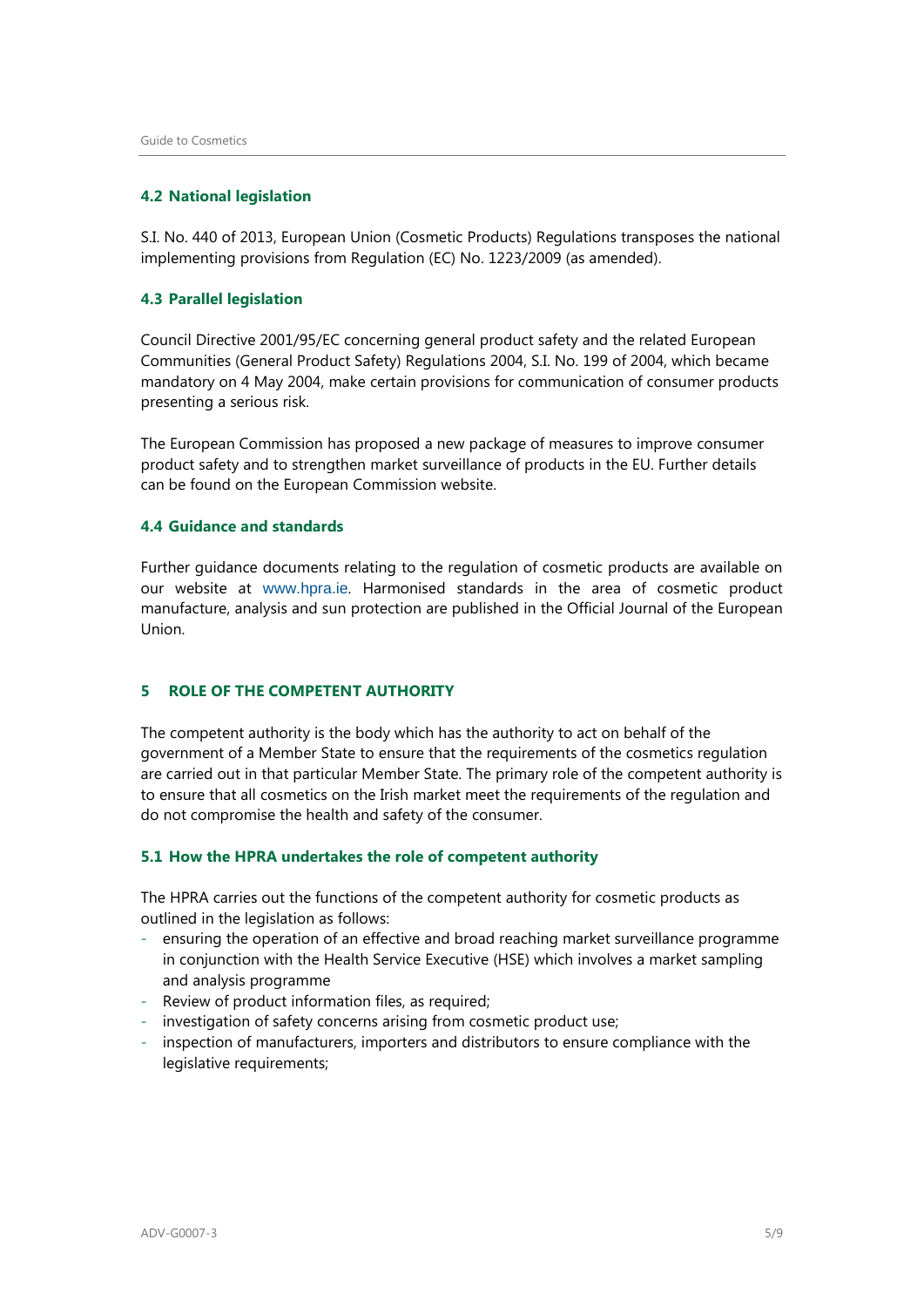- participation in international activities including various relevant EU working groups and committees at the EU Commission;
- issuance of certificates of free sale.

# <span id="page-5-0"></span>**6 COMPLYING WITH THE LEGISLATION**

All cosmetic products placed on the market must comply with the legislation in Regulation (EC) No. 1223/2009 as amended. Some guidance on complying with the legislation is outlined below.

## <span id="page-5-1"></span>**6.1 Nomination of responsible person**

A responsible person should be nominated for each cosmetic product placed on the European market. The responsible person must be based within the EEA and their address should appear on the cosmetic labelling.

The responsible person is usually the manufacturer or, where the manufacturer is based outside the EEA, the importer. Further guidance is available in the 'Guide to Cosmetic Products for Responsible Persons'.

# <span id="page-5-2"></span>**6.2 Confirmation that product is a cosmetic product**

The responsible person must confirm that the product comes within the definition of a cosmetic product as defined in Article 2 (Definitions) of Regulation (EC) No. 1223/2009 as amended.

In cases where determination is difficult, please consult the HPRA or other relevant competent authority in Europe for classification advice.

#### <span id="page-5-3"></span>**6.3 Meeting the requirements of the legislation**

Cosmetic products placed on the EEA market must meet the requirements detailed in Regulation (EC) No. 1223/2009 as amended. It is necessary for the responsible person for the cosmetic product to review all of the requirements outlined in the Regulation against their procedures and update them accordingly. The responsible person must also review the requirements regarding the information that is to be supplied with the product and determine what is appropriate for their products.

Article 6 of Regulation (EC) No. 1223/2009, as amended, outlines the obligations of the distributor, including:

- to act with due care in relation to applicable requirements;
- to verify that certain labelling information is present;
- to take corrective measures to bring a non-compliant product into conformance;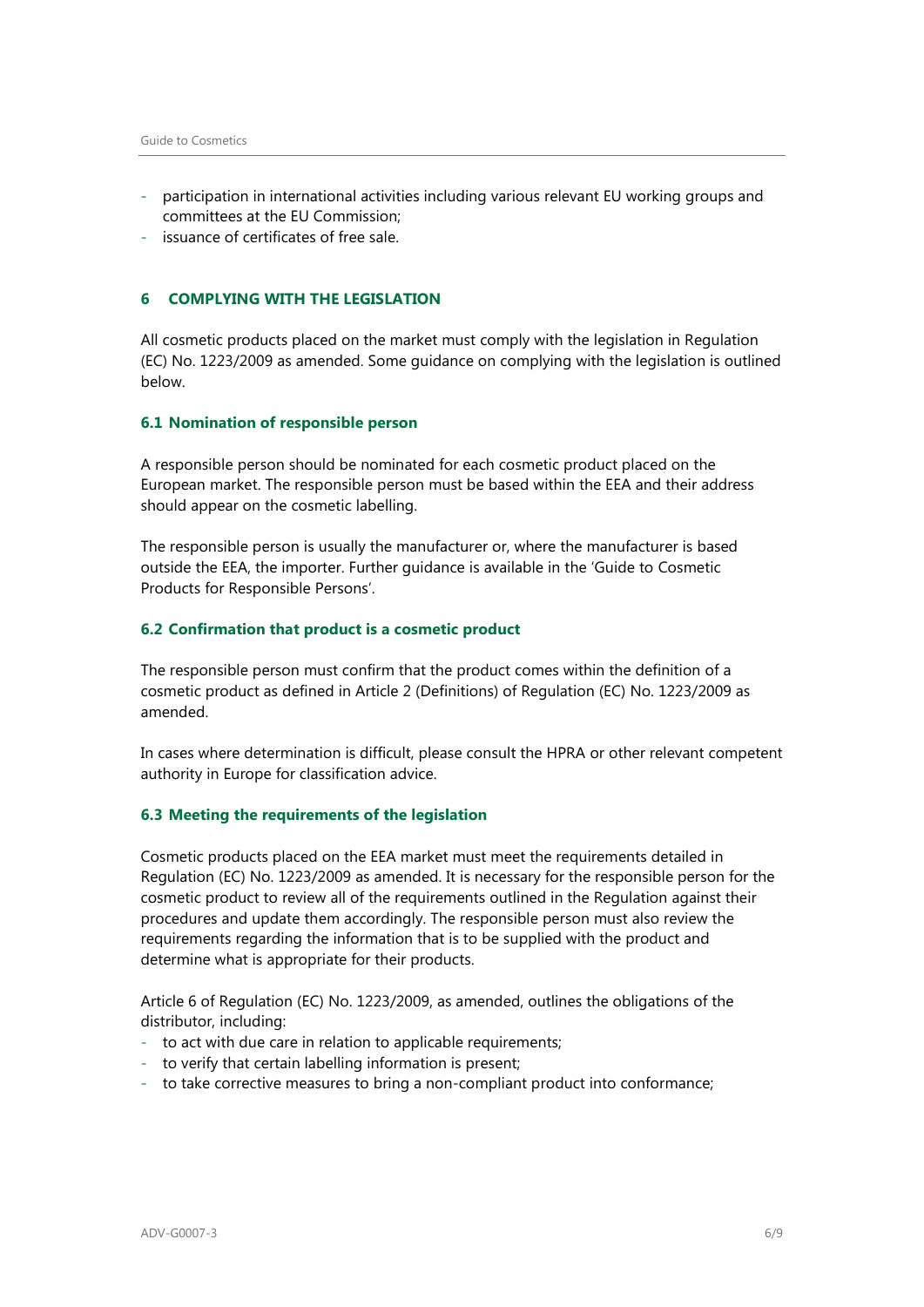- to take preventative measures where relevant;
- where a product poses a risk, to inform the responsible person and competent authority (the HPRA);
- to ensure product is not jeopardised while under their responsibility;
- to cooperate with the competent authority (the HPRA).

Further information on requirements for distribution and retail of cosmetic products are available in the 'Guide to Distribution of Cosmetic Products in Ireland'. Please see the 'Publications and Forms' section of [www.hpra.ie](http://www.hpra.ie/).

#### <span id="page-6-0"></span>**6.4 Preparation of the product information file**

In accordance with the requirements of Article 11 of Regulation (EC) No. 1223/2009, as amended, the responsible person must keep the product information file, demonstrating the conformity of their products with the provisions of the European regulations and related legislation that apply to them, readily accessible to the competent authority. For guidance please refer to the 'Guide to Cosmetic Products for Responsible Persons'.

### <span id="page-6-1"></span>**6.5 Notification of cosmetic products**

Article 13 of Regulation (EC) No. 1223/2009, requires that prior to placing a cosmetic product on the European market, the responsible person must submit information about the product to the European Commission by electronic means. The European Commission launched the Cosmetic Product Notification Portal (CPNP) in January 2012. This is a centralised database for the notification of cosmetic products and replaces national notification requirements. From 11 July 2013, products already on the European market must be notified by the responsible person to CPNP and notification must also occur for new products prior to placing them on the European market. Further information on the CPNP is available on the European Commission website.

# <span id="page-6-2"></span>**6.6 Product information file/documentation availability**

The responsible person must make the product information file available to the HPRA for inspection purposes if requested as part of market surveillance. This includes making the file available by a manufacturer to his designated responsible person. It also includes having the file available at the European premises indicated on the product label.

### <span id="page-6-3"></span>**7 COMMUNICATION WITH THE COMPETENT AUTHORITY**

#### <span id="page-6-4"></span>**7.1 Cosmetovigilance**

An undesirable effect is an adverse reaction to a cosmetic product under normal or foreseeable conditions of use. A serious undesirable effect is an undesirable effect which results in temporary or permanent functional incapacity, disability, or hospitalisation,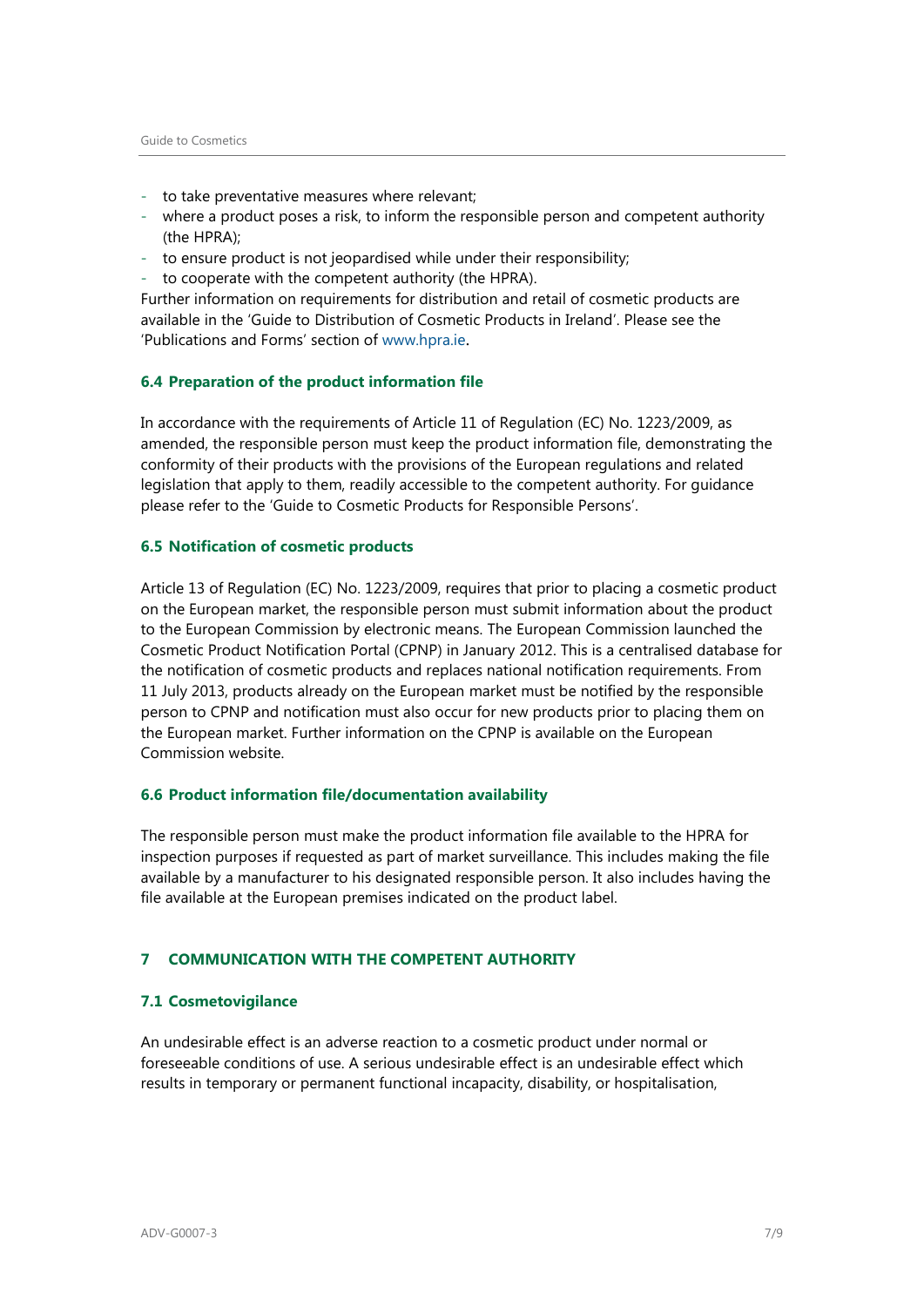congenital anomalies or an immediate vital risk or death. Article 23 of Regulation (EC) No. 1223/2009, as amended, requires all serious undesirable effects to be reported to the appropriate competent authority.

The monitoring and investigation of such reports is known as cosmetovigilance. The responsibilities of all operators involved, from the manufacture through to the supply of cosmetic products, in this area are outlined further in the 'Guide to Cosmetic Products for Responsible Persons', and the 'Guide to Distribution of Cosmetic Products in Ireland'.

To report an undesirable effect, please email [cosmetics@hpra.ie.](mailto:cosmetics@hpra.ie)

## <span id="page-7-0"></span>**7.2 RAPEX Notifications**

Where a product presents a risk to consumers, the responsible person informs the competent authority in the European country in which the PIF is made available, giving details of the non-compliance and the corrective measures taken. Serious risks are communicated by that competent authority to all EEA countries via the RAPEX system.

The provisions of the General Product Safety Directive, and in particular the Community Rapid Information System (RAPEX) procedure (Article 12), apply to consumer products that pose a serious risk to consumers. The National Consumer Agency (NCA) is the Irish national contact point for RAPEX. The HPRA works closely with the NCA on the communications of serious risks associated with cosmetic products.

To report an issue with a cosmetic product that could present a risk to consumers, the responsible person and/or the distributor (including retailer) should e-mail [cosmetics@hpra.ie.](mailto:cosmetics@hpra.ie)

# <span id="page-7-1"></span>**8 CONTACT DETAILS**

This guide and associated documents can be found under the 'Publications and Forms' section of the website, [www.hpra.ie.](http://www.hpra.ie/)

Alternatively, they can be obtained from the HPRA directly as follows: Compliance Department, Health Products Regulatory Authority, Kevin O'Malley House, Earlsfort Centre, Earlsfort Terrace, Dublin 2. Tel: +353-1-6764971 Fax: +353-1-6344033 E-mail: [cosmetics@hpra.ie](mailto:cosmetics@hpra.ie)